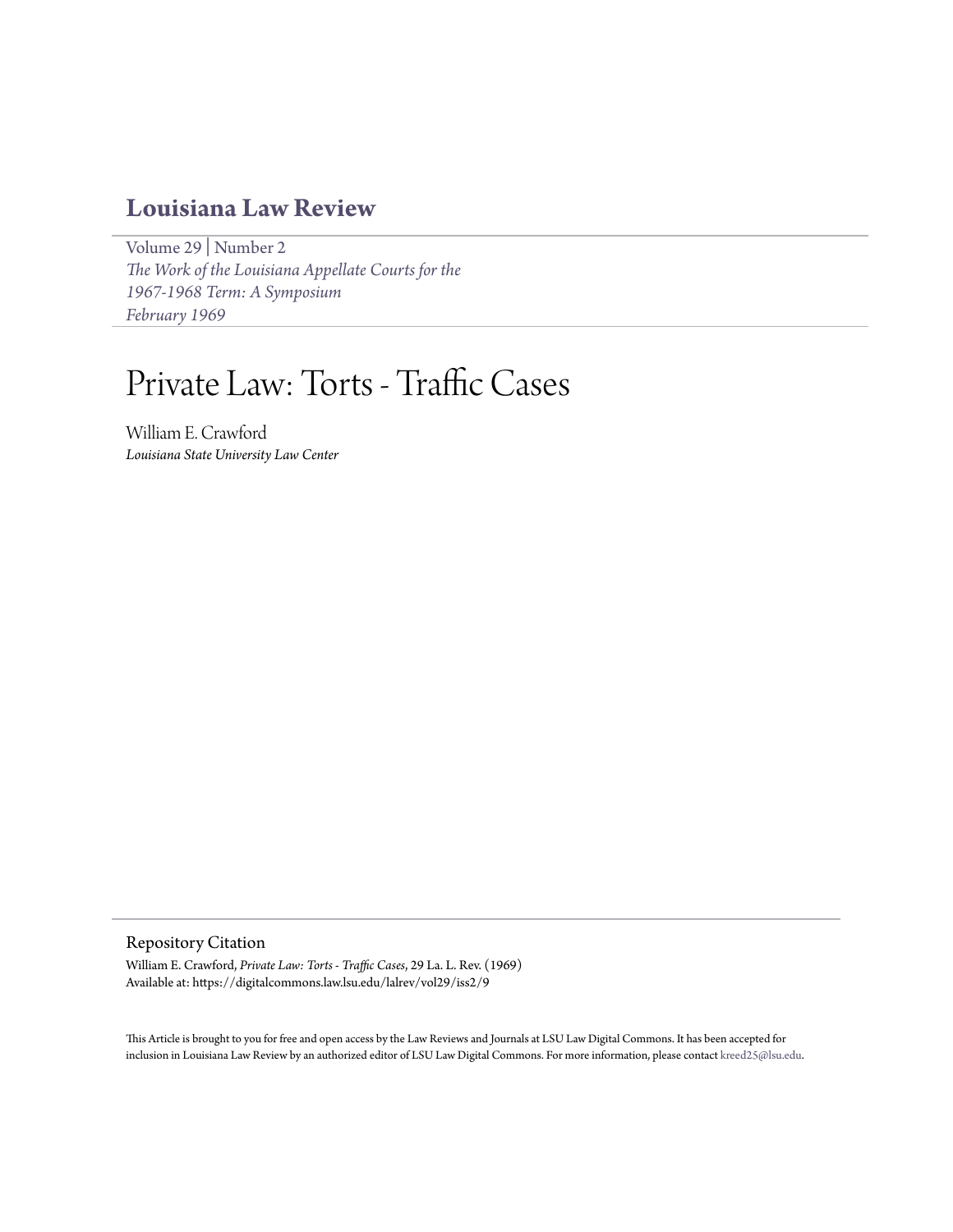the effect of the boy's negligence by finding that the defendant lifeguard had the last clear chance to save the victim. In order to adopt this attack it was necessary to deal with the temporal sequence between the time at which the patron became helpless and the time when his danger was obvious to the lifeguard.

This writer suggests that the right to recovery in cases of this kind should not be made to depend upon the fortuities of last clear chance. Should contributory negligence ever operate as a defense in a suit based upon the inattention of a professional lifeguard? If the patrons of a public pool could aways be expected to shepherd their own welfare with the care of the mythical reasonable man there would be little basis for the universal requirement of lifeguards at such places. The expectable risk of heedlessness by patrons is the most prominent danger that faces the proprietor of a pool. He therefore must undertake to afford a safeguard against this very hazard and to watch over those who get into danger irrespective of whether they are or are not to blame for their own predicament. If the duty is to protect the patron against the consequences of his own carelessness, it would seem highly inappropriate to allow the defendant to set up that same carelessness as a bar to recovery.<sup>35</sup> There is no policy whatever to support the defense of contributory negligence in a case of this kind, and resort to the confusion of last clear chance should be unnecessary.

## TORTS-TRAFFIC CASES

#### *William E. Craw ford\**

In *Monger v. McFarlain*,<sup>1</sup> the court held the defendant's conduct to be negligent *per se,* but found no liability because the negligence was passive, which, as two dissenting opinions pointed out, is contrary to the landmark case of *Dixie Drive-it-Your* $self.^2$  A casenote<sup>3</sup> in the prior issue discusses the problem thoroughly.

<sup>35.</sup> *Cf.* Dixie Drive It Yourself System v. American Beverage Co., 242 La. 471, 137 So.2d 298 (1962) (duty to avoid obstructing highway exists to protect against the risk that car approaching later might strike obstruction through driver's failure to be alert; although the problem in this case centered on the issue of proximate cause, the problem is basically the same where contributory negligence is involved: Whenever the purpose of the defendant's duty is to protect against the prospect of someone else's carelessness, that same carelessness should not be asserted by defendant in order to defeat recovery.)

<sup>\*</sup>Assistant Dean of the Law School; Associate Professor of Law.

<sup>1. 204</sup> So.2d 86 (La. App. 3d Cir. 1967).

<sup>2.</sup> Dixie Drive-it-Yourself System v. American Beverage Co., 242 La. 471, 137 So.2d 298 (1962).

<sup>3.</sup> Note, 29 **LA.** L. REv. **167** (1968).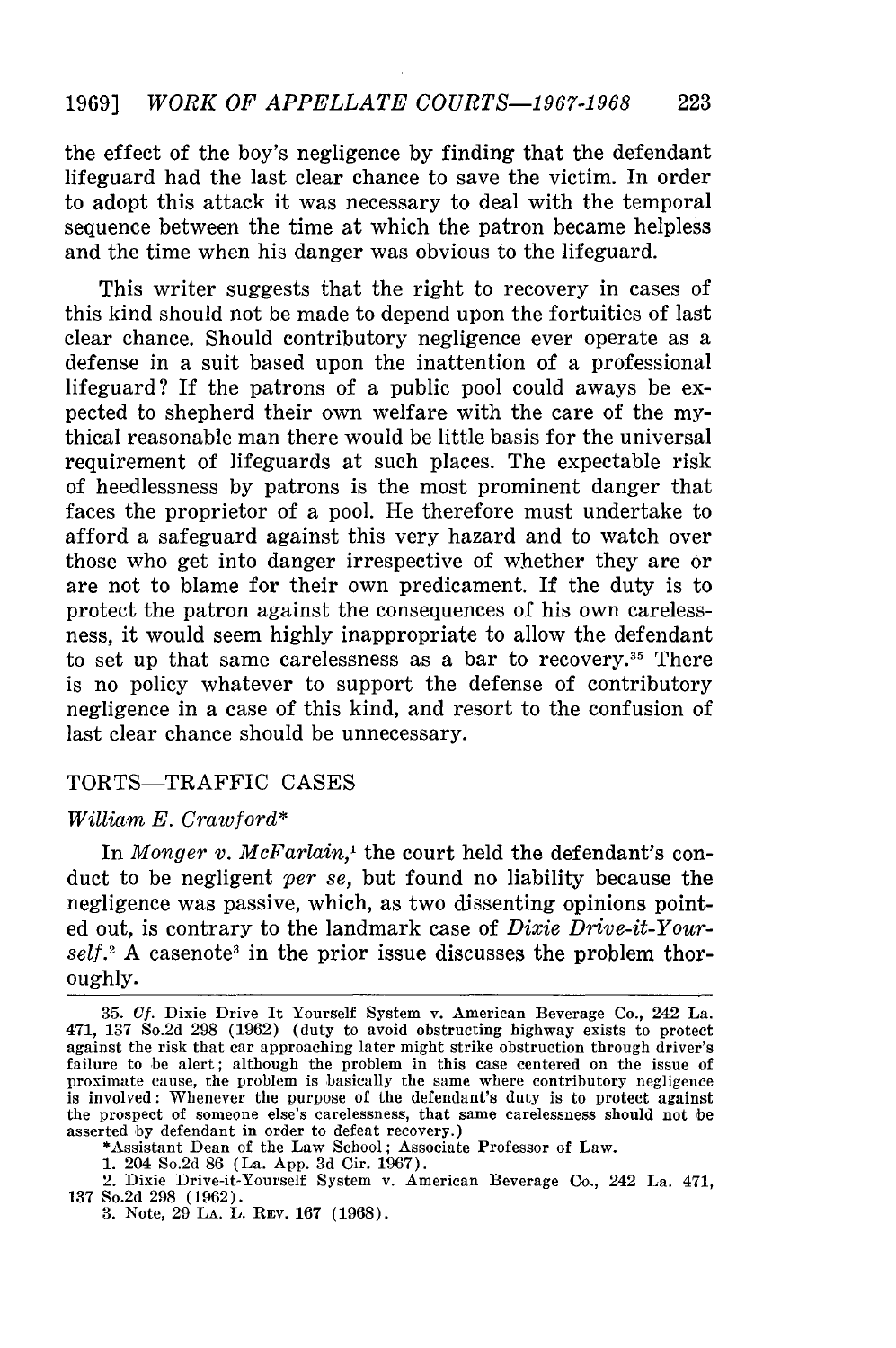*Aetna Cas. & Sur. Co. v. Texas & Pac. R.R.* held that a motorist was contributorily negligent for driving at a rate of speed which, while within the legal speed limit, was such that he was unable to stop in time to avoid a train which appeared in a blind crossing protected by red signal lights that were not in operation at the time of the accident. No bell, horn, or whistle was sounded by the train. The majority opinion found that the plaintiff was within 400 feet of the crossing when the locomotive came into view. He applied his brakes and left 151 feet of skid marks before striking the rear of the first car behind the locomotive, which was going 28 miles per hour. The court found as a fact that the red signal lights were not working at the time of the accident.

It is difficult to imagine a more sinister trap than an already dangerous crossing protected by prominently displayed, but inoperative, red signal lights; yet, this case lays down the rule that a motorist must approach such crossings at a speed which will enable him to stop should a train suddenly and without warning appear at the crossing. Contributory negligence, under the rule would be virtually automatic for the motorist, since in the case at hand the motorist was driving within the legal speed limit and applied his brakes at the earliest possible moment after he had notice of the train. No statutes required him to stop for the crossing. May a motorist rely even to the slightest degree on the red signal lights? Apparently not.

The court in the instant case relied heavily on a 1952 opinion by the Fifth Circuit Court of Appeal,<sup>5</sup> which in turn relied on jurisprudence going back as early as 1909 and 1902.<sup>6</sup> In the case at hand, the dissenting opinion vainly protested that a more contemporary balancing of duties was called for. Perhaps a rule akin to that permitting motorists to assume that others will obey traffic control signals would be in order. Then, if the red signal light were not operating, a motorist could assume no train was approaching and need not prepare to stop unless in some way he was alerted to danger. It might well be that the public's driving habits are in that vein and are irreversible, since the very pres-

<sup>4. 209</sup> So.2d 561 (La. App. 2d Cir. 1968).

<sup>5.</sup> Audirsch v. Texas & P. By., 195 F.2d 629 (5th Cir. 1952).

<sup>6.</sup> Gibbens v. New Orleans Terminal Co., 159 La. 347, 105 So. 367 (1925) (gates did not close) **;** Barnhill v. Texas & P. By., 109 La. 43, **33** So. 63 (1902) (decedent was one-legged pedestrian with obscured view of track) ; Kentucky & I. Bridge & R.R. v. Singheiser, **115** S.W. **192** (1909) (plaintiff in horse-drawn wagon was struck by gate as it lowered).